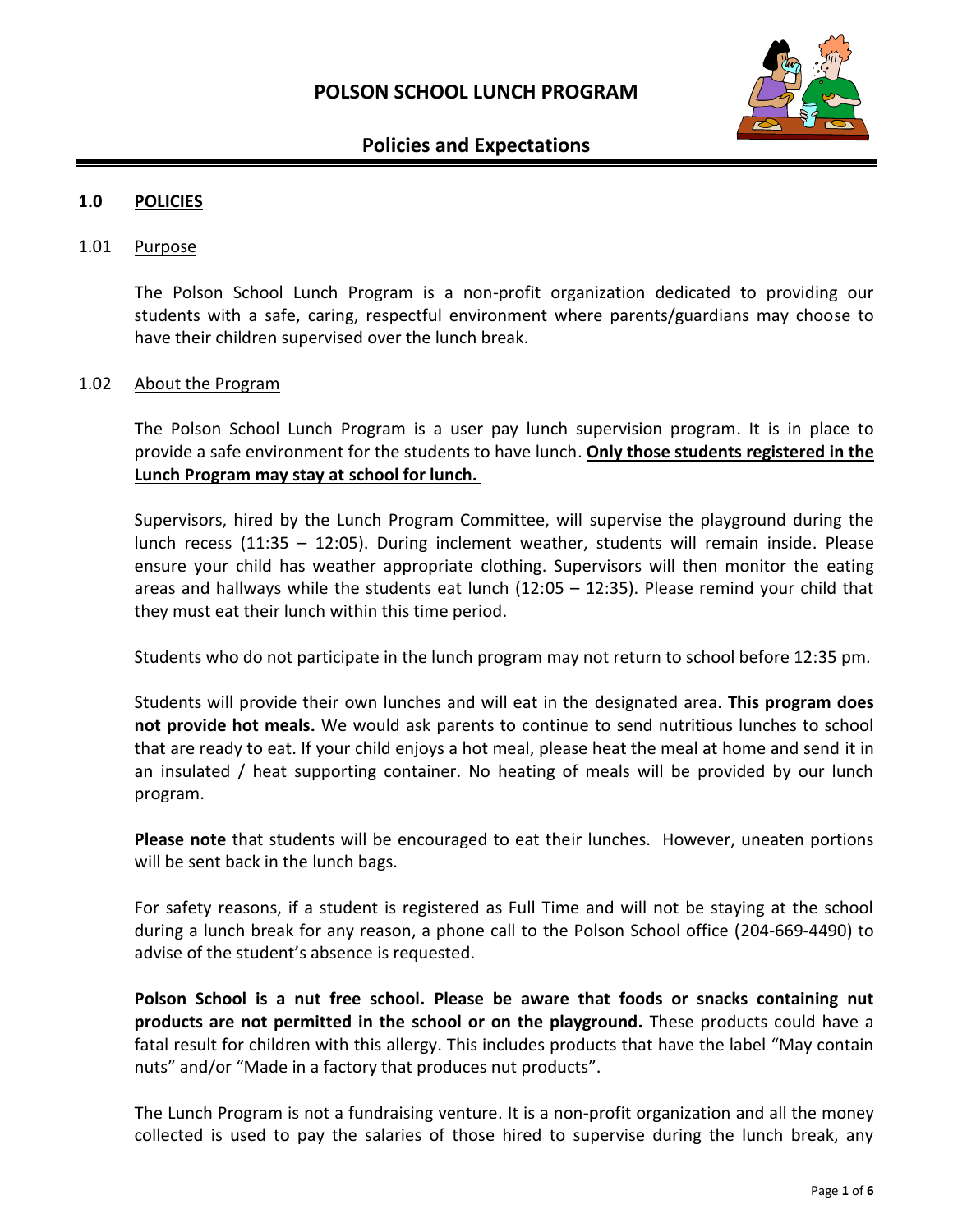training required, and for miscellaneous expenses related to the operation of the Lunch Program. All funds from this program are managed in the Polson School Lunch Program bank account and are separate from any school bank accounts.

### 1.03 Registration

Registration forms will be sent home with every student in May of each year for the upcoming school year. Students may participate in the Lunch Program by returning a completed Registration Form, together with applicable payment, to the Polson School Office. **One Registration Form is required for each student wishing to participate in the Lunch Program.** 

**A new Registration Form must be completed for each new school year.** Students transferring into the school and wishing to register in the Lunch Program may obtain a Registration Form from the School Office. If parents choose not to register at the start of the school year, registration is available at any time during the year.

## 1.04 Registration Options

**If your child will stay at school occasionally for lunch (i.e. special lunch), please complete a Registration Form for him/her and register as "Casual".**

**If your child is entering Kindergarten,** the registration options are:

| Full time | - the student will regularly be eating lunch at school every day of the<br>Kindergarten school year |
|-----------|-----------------------------------------------------------------------------------------------------|
| Part time | - the student will be eating lunch at school once in a while, but not every<br>Dav                  |

**If your child is entering Grades 1 to 5,** the registration options are:

- Full time the student will be eating lunch at school every day
- Part time the student will be eating lunch at school once in a while, but not every Day

# **All unpaid fees from the previous school year are to be paid in full before registration for the next school will be accepted.**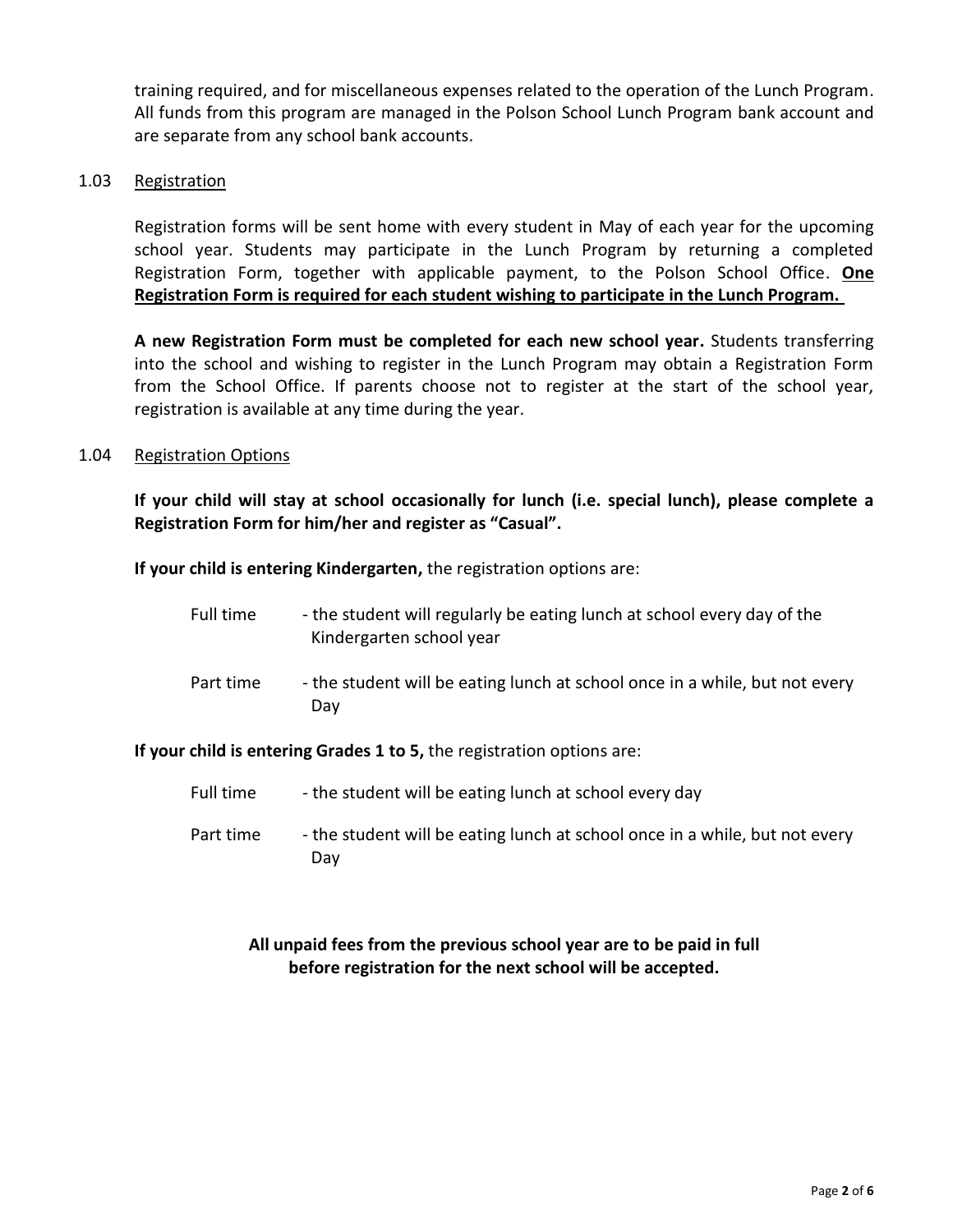# 1.05 Fees and Methods of Payment

# **Kindergarten student user fees are:**

- **Full time:** 137.25 / year for each child, payable in the following ways:
	- One cheque in the amount of 137.25 dated September 8, 2021. **OR**
	- Six cheques the first cheque in the amount of 23.25 dated September 8, 2021 and the remaining five cheques each in the amount of 22.80 and post-dated to the first of the month October 2021 to February 2022.
- **Part time**: One cheque in the amount of 15.00 dated September 8, 2021 provides for 10 days (equivalent of one day per month) of eating lunch at school per child.

## **You will be advised when you have five (5) days of use left.**

• **Casual:** 1.50 per day payable as your child is staying

# **Grades 1 to 5 student user fees are:**

- **Full time:** 274.50 / year for each child, payable in the following ways:
	- One cheque in the amount of 274.50 dated September 8, 2021. **OR**
	- Six cheques in the amount of 45.75 each, the first cheque dated September 8, 2021 and the remaining five cheques post-dated to the first of the month October 2021 to February 2022.
- **Part time**: One cheque in the amount of 15.00 dated September 8, 2021 provides for 10 days (equivalent of one day per month) of eating lunch at school per child.

# **You will be advised when you have five (5) days of use left.**

• **Casual:** 1.50 per day payable as your child is staying

Preferred method of payment is cheque or money order as we are not responsible for lost or stolen cash. Payment may be made by one (1) cheque for all children in one family. Individual cheques for each child are not required. **Please note child's / children's names on the cheque / money order or envelope to ensure payment is applied correctly to each student.** Cheques are to be made payable to:

### **POLSON SCHOOL LUNCH PROGRAM.**

**NB. If you have any questions or concerns about the registration process, please contact the Polson School Office/ Principal 204-669-4490.**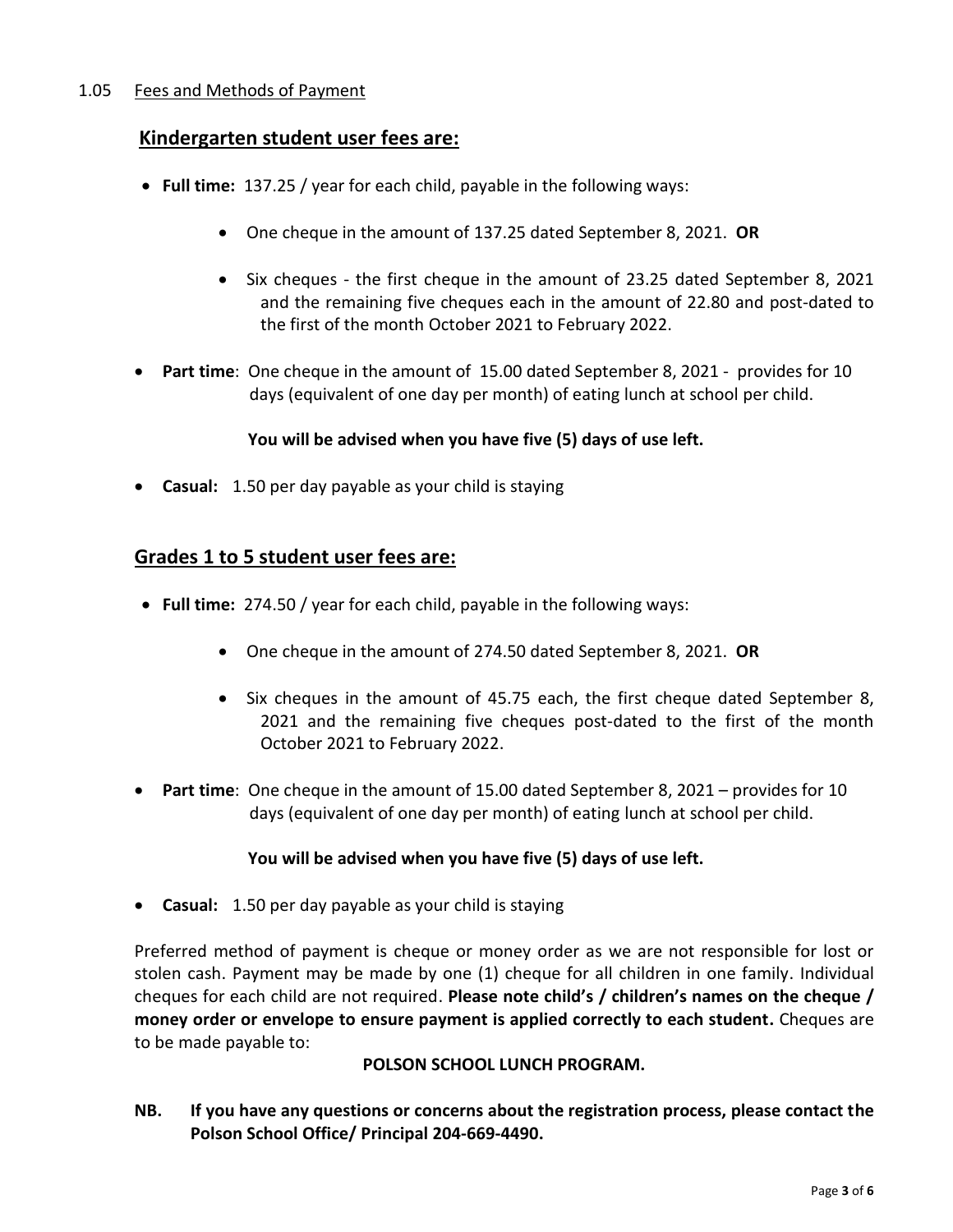## 1.06 Late Payment

In the event of late payment, the Lunch Program Coordinator, in consultation with School Principal, will implement the following policy:

- 1. The parent/guardian will receive a note/email reminding them that payment has been missed. Payment will be required the next school day unless other arrangements are made.
- 2. If payment is not received and/or arrangements made, a  $2^{nd}$  letter will be sent stating that the child/children will be sent home for lunch if payment is not received by a set date.
- 3. If payment and/or arrangements are still not made students will be sent home at lunch hour on the date specified in the above letter.

## 1.07 NSF Cheques

Cheques returned for any reason, including NSF, will be considered as late payment and the process outlined in 1.06 Late Payment, above, will be followed. There will also be a bank service charge of \$7.00 due and payable for each NSF cheque received by the Polson School Lunch Program.

### 1.08 Receipts

Receipts will be issued to parents / guardians immediately in the case of a cash payment; or once payments have been processed by our financial institution in the case of payment in full by cheque; or in December and April in the case of post-dated cheques, once payments have been processed by our financial institution. Receipts will only be issued to registered Full Time and Part Time users. Receipts will be issued to the signature on the cheque(s). Please contact the Treasurer, Polson School Lunch Program 204-669-4490, if the name on the receipt is to be someone else. **We are not responsible for lost receipts and duplicate receipts are not provided.**

### 1.09 Refunds

There will be no refunds unless the student is leaving the school. In that event, the unused portion of the user fee will be returned.

# **2.0 EXPECTATIONS**

The Polson School Lunch Program would appreciate your cooperation in having your child follow the Lunch Program Expectations listed below. These expectations are in place to make the lunch break a safe and friendly place for all children attending the Lunch Program. You will be notified if you child does not follow these expectations. If the behaviour continues, your child may be removed from the Lunch Program. Please see the Behaviour Management Policy below.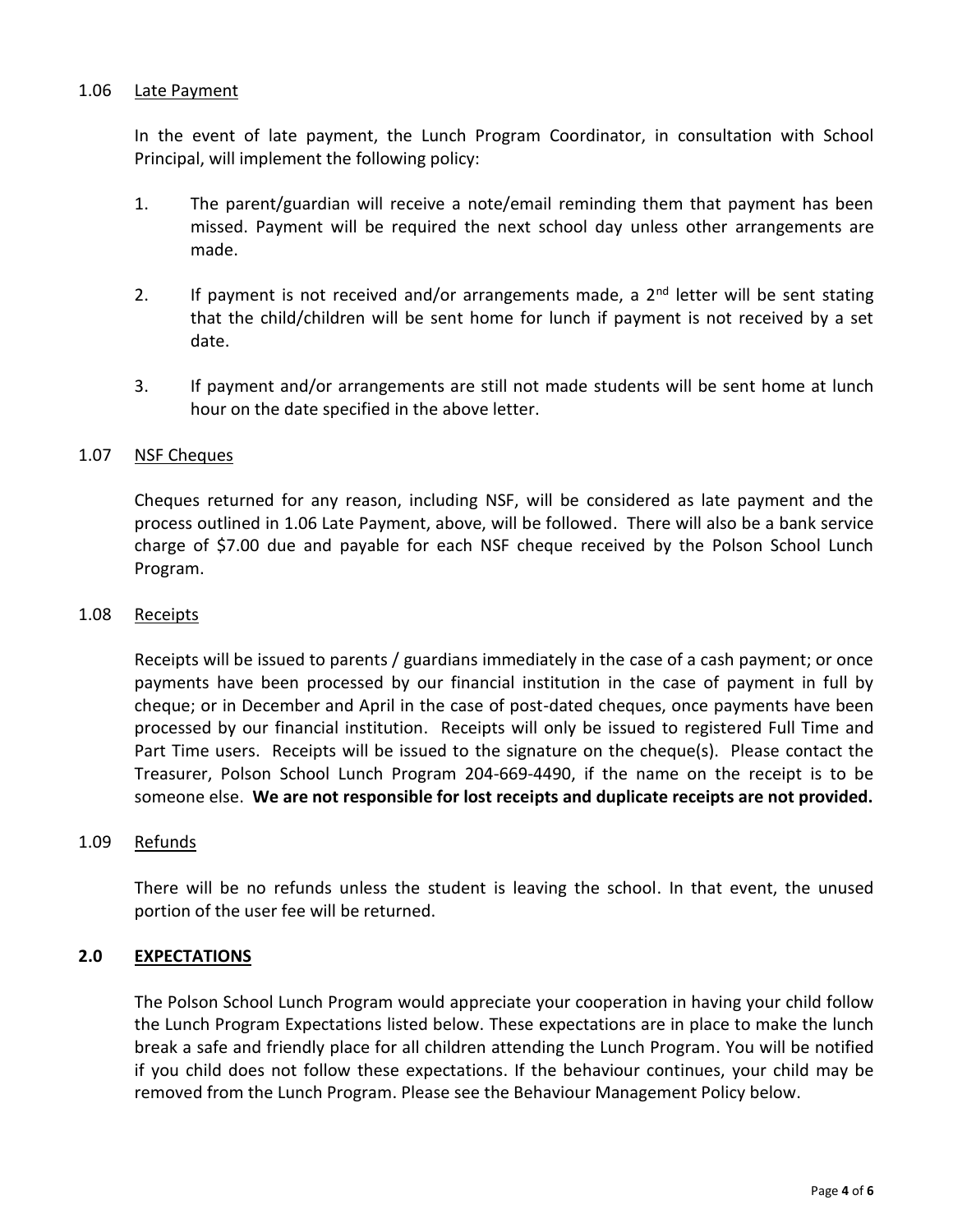## 2.01 Please follow Polson School's Expectations

### **BE SAFE, RESPECTFUL and RESPONSIBLE**

- 1. Respect everyone and treat each other fairly.
- 2. Keep your hands to yourself. "Hands off" policy is always in effect.
- 3. Use your inside voice.
- 4. Raise your hand if you need anything.
- 5. There is to be no sharing or trading of any food or money.
- 6. Students are responsible for disposing their own garbage.
- 7. You may not go back to your classroom until the lunch hour is completed.
- 8. As per the School's Policy: electronic items and expensive toys, such as, but not limited to – cellphones, MP3 players, hand held Nintendo games, radios, tablets, etc. are not to be brought to school. These items are expensive and can be easily broken or misplaced, often causing considerable disruption to the school day.
- 10. Trading cards, such as Pokémon, are to remain at home as the "trading" of these cards often causes friction among students.
- 11. A supervisor will let students know when it is time to line up.
- 12. When leaving for outside, please use the assigned doors.
- 13. Students are to remain on the school grounds at all times.
- 14. Walking is expected in the school and/or lunch room.
- NB. Parents have the responsibility to review and promote cooperation of these expectations with their child on a regular basis. Students who fail to cooperate with Lunch Program staff and/or to follow Lunch Program expectations may lose the privilege to remain in the Lunch Program. Your child's signature on the Registration Form is his/her promise to abide by these expectations.

# 2.02 Behaviour Management

The River East Transcona School Division adheres to the "Code of Conduct" to promote a healthy school culture. RETSD believes that all staff, parents and students have a responsibility to maintain a safe, caring and respectful environment where everyone has the right to be treated with dignity and respect. Students, parents and staff are to behave in a respectful manner and comply with this code.

Our school's Lunch Program has some basic expectations that students are expected to follow so that we can maintain a safe, orderly and relaxing atmosphere for all lunchtime participants. These expectations are reviewed continuously with all students throughout the year.

From time to time, a small number of students find it difficult to follow the expectations of good behaviour for the Lunch Program. These students are given reminders and encouragement to behave. When concerning behaviour persists, then you have a right to know about it.

Therefore, when a student is not following classroom/school expectations during the lunch break, the Lunch Program Coordinator, in consultation with School Principal, will implement the following procedure, using the Lunch Program Referral Sheet: